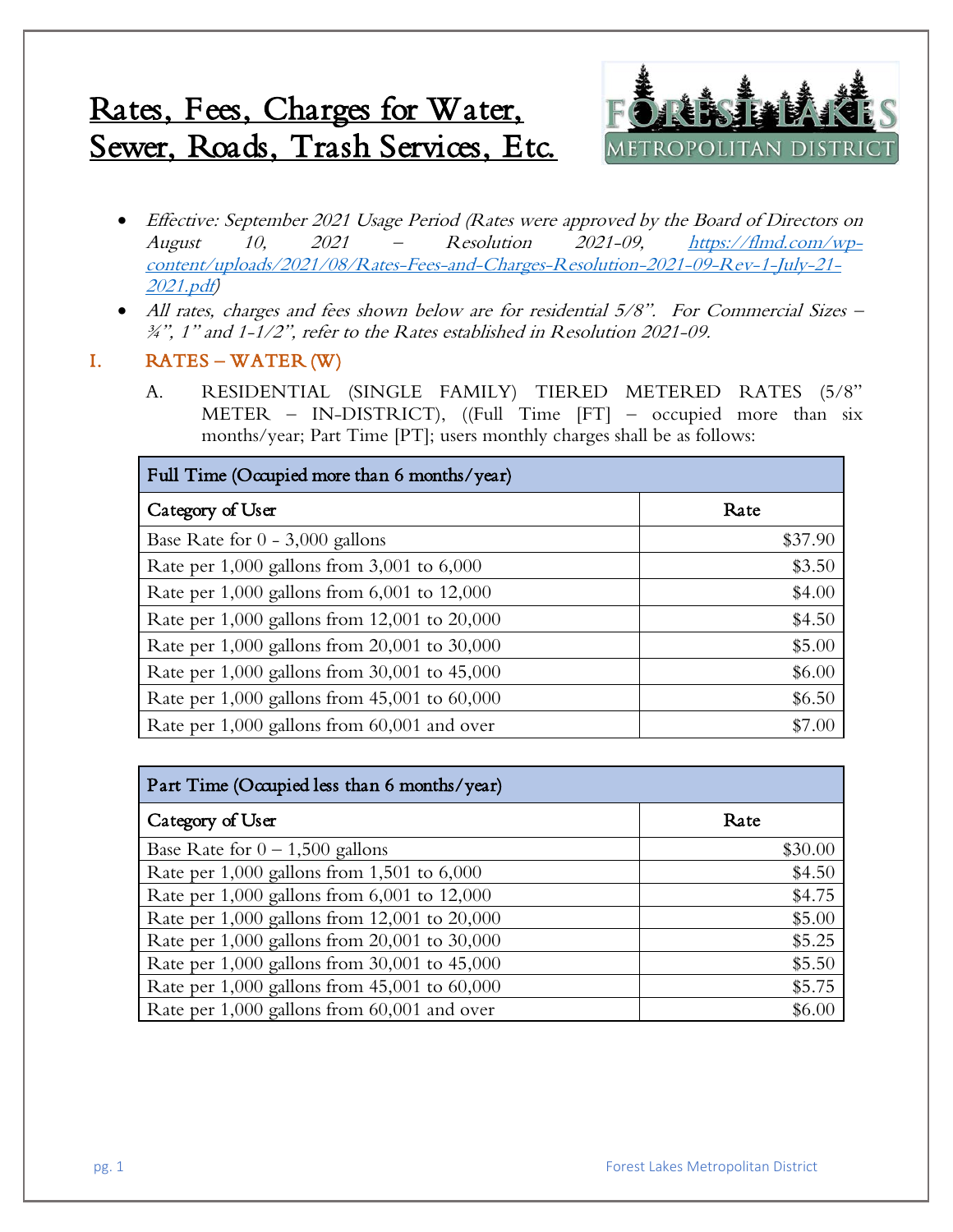B. RESIDENTIAL (SINGLE FAMILY) TIERED METERED RATES (5/8" METER – OUT-OF-DISTRICT), users monthly charges shall be as follows:

| Full Time (Occupied more than 6 months/year) - Out of District |         |
|----------------------------------------------------------------|---------|
| Category of User                                               | Rate    |
| Base Rate $(2.0)$ rate for $0 - 3,000$ gallons                 | \$75.80 |
| Rate per $1,000$ gallons from $3,001$ to $6,000$               | \$7.00  |
| Rate per $1,000$ gallons from $6,001$ to $12,000$              | \$8.00  |
| Rate per 1,000 gallons from 12,001 to 20,000                   | \$9.00  |
| Rate per 1,000 gallons from 20,001 to 30,000                   | \$10.00 |
| Rate per 1,000 gallons from 30,001 to 45,000                   | \$12.00 |
| Rate per $1,000$ gallons from $45,001$ to $60,000$             | \$13.00 |
| Rate per 1,000 gallons from 60,001 and over                    | \$14.00 |

| Part Time (Occupied less than 6 months/year) - Out of District |         |
|----------------------------------------------------------------|---------|
| Category of User                                               | Rate    |
| Base Rate (2.0) for $0 - 1,500$ gallons                        | \$60.00 |
| Rate per $1,000$ gallons from $1,501$ to $6,000$               | \$9.00  |
| Rate per $1,000$ gallons from $6,001$ to $12,000$              | \$9.50  |
| Rate per 1,000 gallons from 12,001 to 20,000                   | \$10.00 |
| Rate per 1,000 gallons from 20,001 to 30,000                   | \$10.50 |
| Rate per $1,000$ gallons from $30,001$ to $45,000$             | \$11.00 |
| Rate per $1,000$ gallons from $45,001$ to $60,000$             | \$11.50 |
| Rate per 1,000 gallons from 60,001 and over                    | \$12.00 |

\*\* Per Resolution 1996-06, Out-of-District Water and Sewer fees are set at two time (2X) the water and sewer fees charges within the boundaries of the Forest lakes Metropolitan District. \*\*

- C. Water Service Availability Fee  $-$  A residential lot or residential lot equivalent which has water service lines within 100 feet of the property line and where such service is ready for connection. This excludes Out-of-District lots. The monthly fee charged for this will be \$12.00. "Water Minimum Bill (W/PITAP)" and "Minimum Bill" categories have been deleted and replaced with Water Service Availability Fee
- D. Rates shown above are subject to an automatic 10% annual escalation each year (after the  $1<sup>st</sup>$  year) through the fifth year. At that point, it is expected that another Rate Study will be conducted.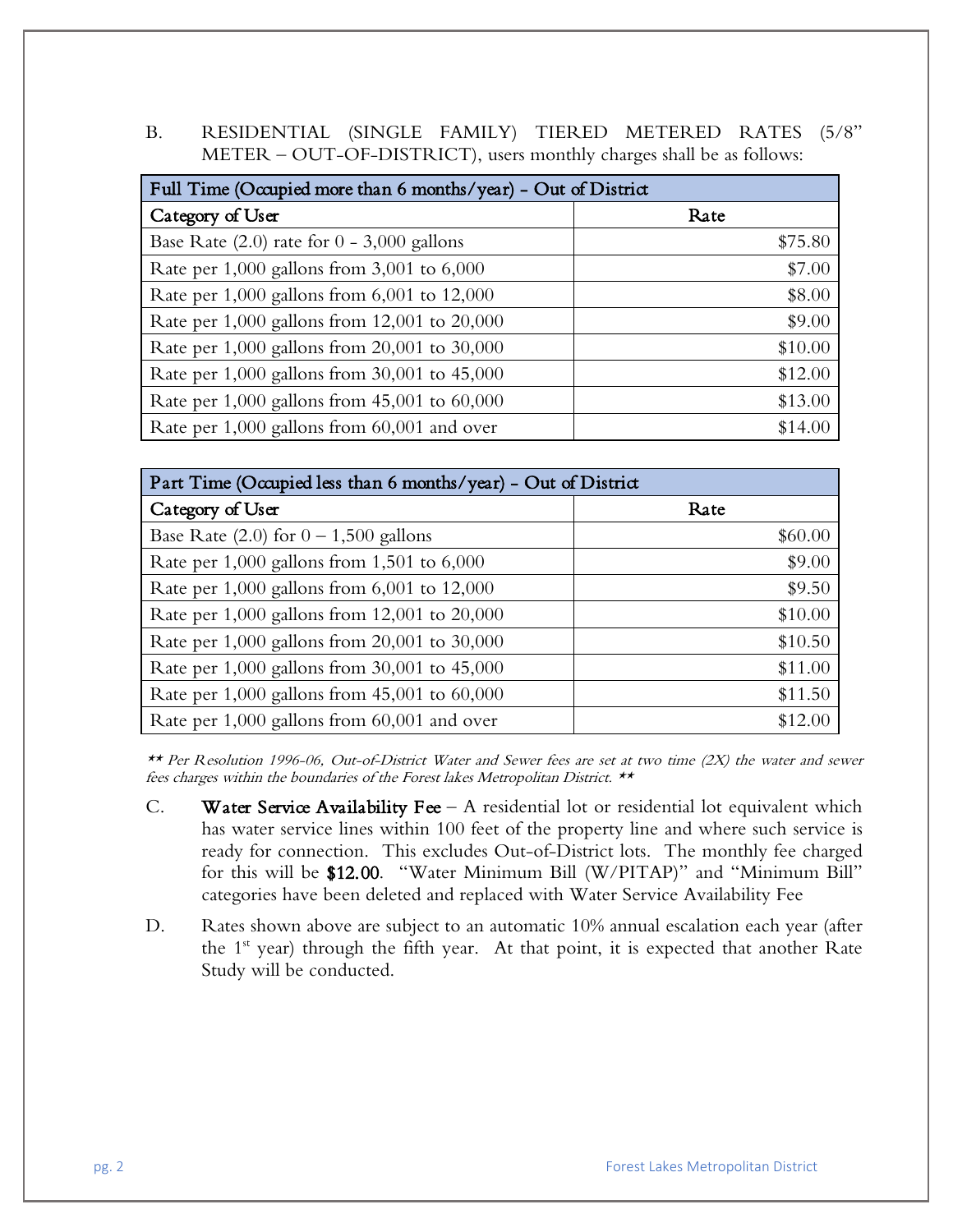## II. RATES – SEWER (S)

A. RESIDENTIAL (SINGLE FAMILY, 5/8") monthly sewer charges shall be as follows:

| <b>SEWER SERVICE</b>                        | IN DISTRICT FEE | OUT-OF-DISTRICT FEE |
|---------------------------------------------|-----------------|---------------------|
| FULL TIME (Occupied $>$ six months/year)    | \$38.25         | \$76.50             |
| PART TIME (Occupied $\leq$ six months/year) | \$30.50         | \$61.00             |

\*\*Per Resolution 1996-06, Out-of-District Water and Sewer fees are set at two time (2X) the water and sewer fees charges within the boundaries of the Forest Lakes Metropolitan District.

- B. Sewer Service Availability Fee  $-$  A residential lot or residential lot equivalent which has water service lines within 100 feet of the property line and where such service is ready for connection. The monthly fee charged for this will be \$19.50.
- C. Rates shown above are subject to an automatic 10% annual escalation each year (after the  $1<sup>st</sup>$  year) through the fifth year. At that point, it is expected that another Rate Study will be conducted.

#### III. PLANT INVESTMENT FEES (TAP FEES)

A. Water and Sewer Plant Investment Fees (Tap Fees) shall be as follows:

| <b>CATEGORY</b> | TAP SIZE          | FEE         |
|-----------------|-------------------|-------------|
| In-District     | $5/8$ " or Vacant | \$8,500.00  |
| Out-of-District |                   | \$15,000.00 |

\*\*Per Resolution 1996-06, Out-of-District Water and Sewer fees are set at two time (2X) the water and sewer fees charges within the boundaries of the Forest Lakes Metropolitan District. However, with the In-District fee increase of 42%, the out-of-District fee increase will be just 25% over existing fees of \$12,000 (5/8"), \$18,000  $(3/4'')$ , \$30,000  $(1'')$  and \$48,000  $(1-1/2'')$ .

## IV. WATER AND WASTEWATER SERVICE CONNECTION CHARGES

A. Water service connection charges (includes meter pit, meter, yoke, and piping materials from tap to stub) shall be as follows:

| <b>CATEGORY</b> | <b>TAP SIZE</b> | FFF        |
|-----------------|-----------------|------------|
| In-District     | 5/8"            | \$1,550.00 |
| Out-of-District | 5/8"            | \$2,750.00 |

\*\*Per Resolution 1996-06, Out-of-District Water and Sewer fees are set at two time (2X) the water and sewer fees charges within the boundaries of the Forest Lakes Metropolitan District. However, with the In-District fee increase of 41%, the out-of-District fee increase will be just 25% over existing fees of \$2,200.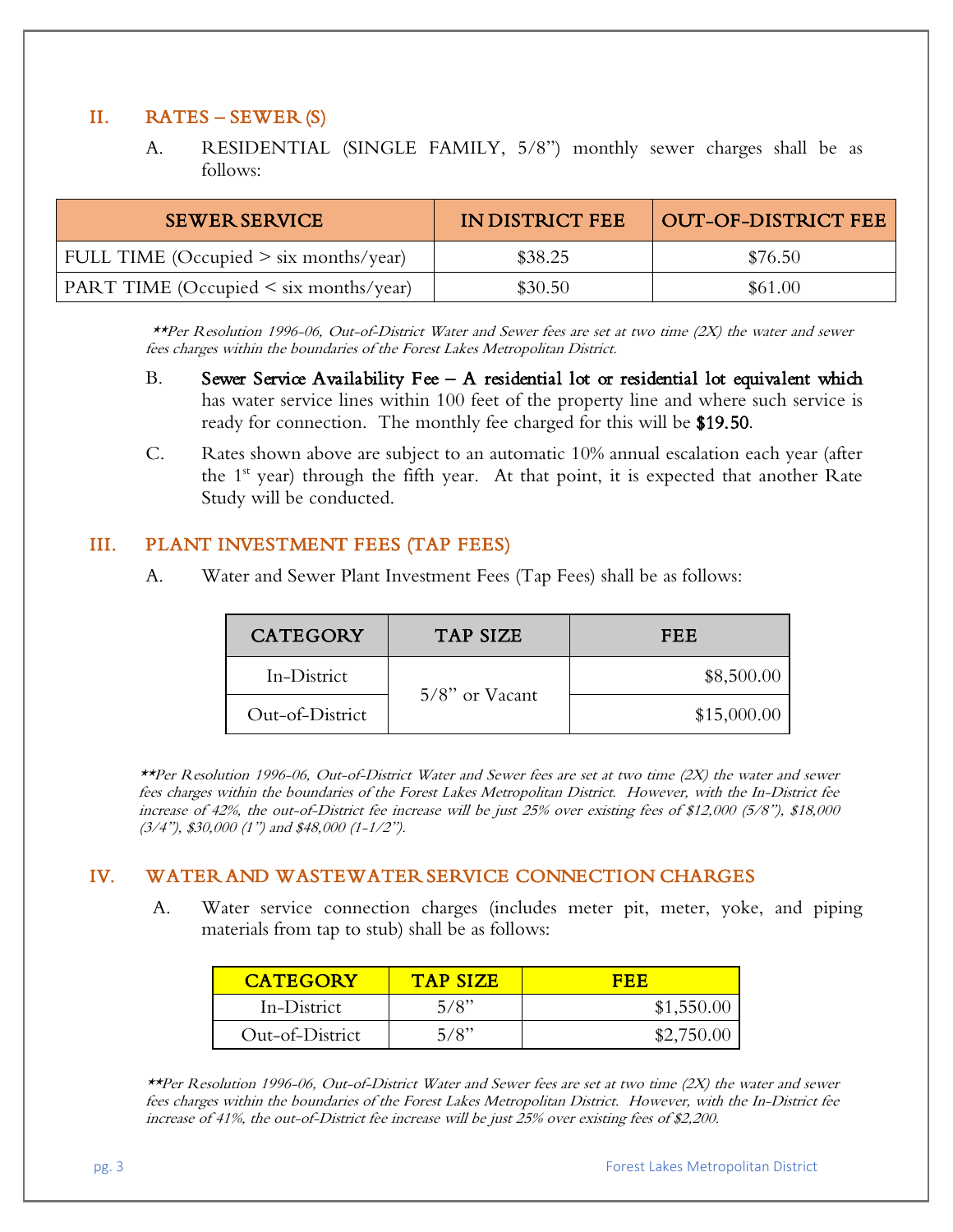B. Wastewater Service Connection (Flat Fee) charge shall be as follows:

| <b>CATEGORY</b> | FER      |
|-----------------|----------|
| In-District     | \$400.00 |
| Out-of-District | \$500.00 |

\*\*Per Resolution 1996-06, Out-of-District Water and Sewer fees are set at two time (2X) the water and sewer fees charges within the boundaries of the Forest Lakes Metropolitan District. However, this is a new rate established for both In-District and Out-of-District and Out-of-District will just be 25% higher than the In-District rate.

#### V. RATES - ROAD MAINTENANCE AND IMPROVEMENT FEES

A. Monthly Service Charges. A monthly Road Maintenance and Improvement fee shall be assessed upon each lot in Units 1, 2, 4, and 5 as follows:

| <b>SERVICE SIZE</b> | EBB     |
|---------------------|---------|
| $5/8$ " or Vacant   | \$13.50 |

#### VI. RATES - TRASH AND BRUSH/SLASH DISPOSAL FEES

A. Monthly Service Charges. A monthly trash and brush/slash disposal fee shall be assessed upon each property based upon the below categories in Units 1, 2, 4 and 5, in accordance with the following schedule:

| <b>CATEGORY</b>                                                 | EER     |
|-----------------------------------------------------------------|---------|
| <b>FULL TIME</b> (Occupied more than six months/year)           | \$14.50 |
| <b>PART TIME</b> (Vacant or Occupied less than six months/year) | \$6.25  |

B. For those in Unit 3 that would like the option of utilizing the Trash and Brush/Slash facility, they will be charged in accordance with the above schedule. Unit 3 residents will also complete a Key Fob Agreement and will be charged the Key Fob Replacement fee for the issuance of the first Key Fob.

#### VII. RATES – SERVICES IMPACT FEE

Based upon floor area measured from the exterior of the walls for all new and additional construction, a one-time fee of \$2.40 per square foot will be charged. This rate applies only to Units 1, 2, 4 and 5.

## VIII. RATES – TRANSFER OF OWNERSHIP FEES

For Units, 1, 2, 3, 4 and 5, a rate of \$55.00 per change in ownership of property within or serviced by Forest Lakes Metropolitan District.

#### IX. TURNING WATER ON AND OFF

A service charge for turning water on and off shall be \$45.00 per request.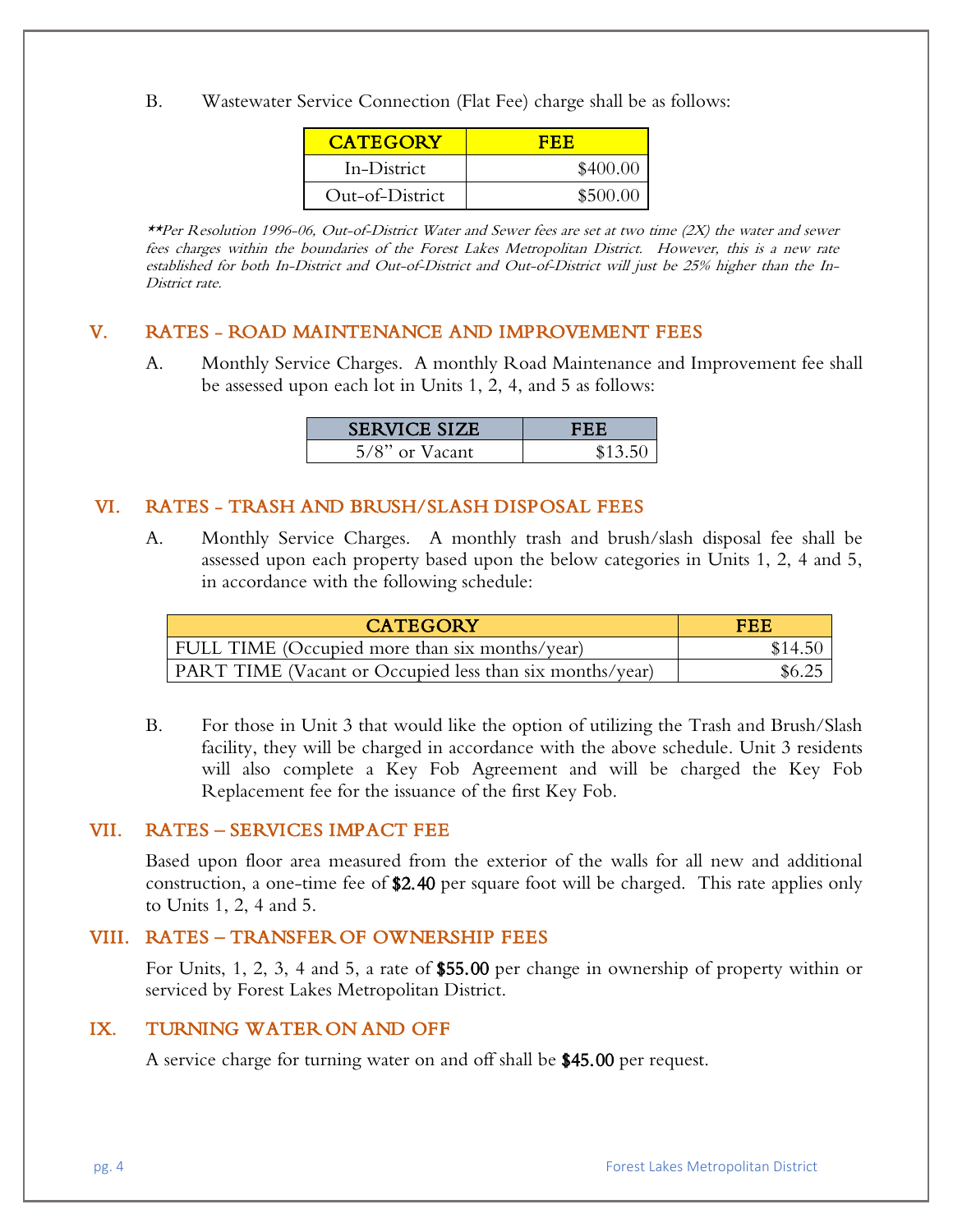#### X. MAILSTOP MAINTENANCE AND IMPROVEMENT FEE (M)

A monthly mail stop box maintenance and improvement fee per lot, per month shall be assessed upon each occupied lot in Units 1, 2, 4 and 5 in the amount of  $$2.50$  per month.

#### XI. LATE (DELINQUENCY) PAYMENTS, LIEN AND FORECLOSURE FEES

Section 4.6.10 – Penalty for Late Payments of the Forest Lakes Metropolitan District Rules and Regulations is hereby revised as follows:

At any time, the customer is twenty (20) days delinquent in payment of any charges due the District, the District shall have the right to assess an interest charge at a rate of three (3%) percent per month on the unpaid balance. The District shall further have the right, in its sole discretion, to terminate service to any customer who becomes thirty (30) days or more delinquent in payments to the District. When a bank returns a check to the District based upon Non-Sufficient Funds (NSF), the District will charge a fee of \$25.00 to the resident.

The District has the right to assess to any customer who is tardy in payment of their account all legal, court, disconnection, and other costs necessary to or incidental to the collection of said account.

a. Liens for Unpaid Charges and Fees: All charges and fees shall be charged against the owner or customer of the property served and shall be a perpetual lien upon the property to which said service is provided or requested from the time when due. For each account that is at least sixty (60) days delinquent in payment, and which has a lien filed, the District shall assess a lien collection fee of \$35.00.

#### XII. KEY FOB REPLACEMENT FEE

A. The first Key Fob issued to the resident is free.

B. Residents will be charged a fee of \$30.00 (non-refundable) for replacement Key Fobs.

#### XIII. EXCAVATION PERMIT (INCLUDES DRIVEWAY PERMITS) FEE

Excavation Permits (Includes Driveway Permits) will cost \$55.00 per permit.

#### XIV. CHARGE TO REINSTATE WATER AFTER DELINQUENT DISCONNECT

\$50.00 charge will be assessed to a delinquent account each time water has been disconnected.

## XV. UNLAWFUL USE OF (OR TAMPERING) WITH DISTRICT'S WATER AND/OR SEWER INFRASTRUCTURE

Unlawful use of water or sewer, tampering or damaging of water meters or sewer system or unauthorized turn on will result in a service charge of \$250.00 being assessed in addition to the repair cost.